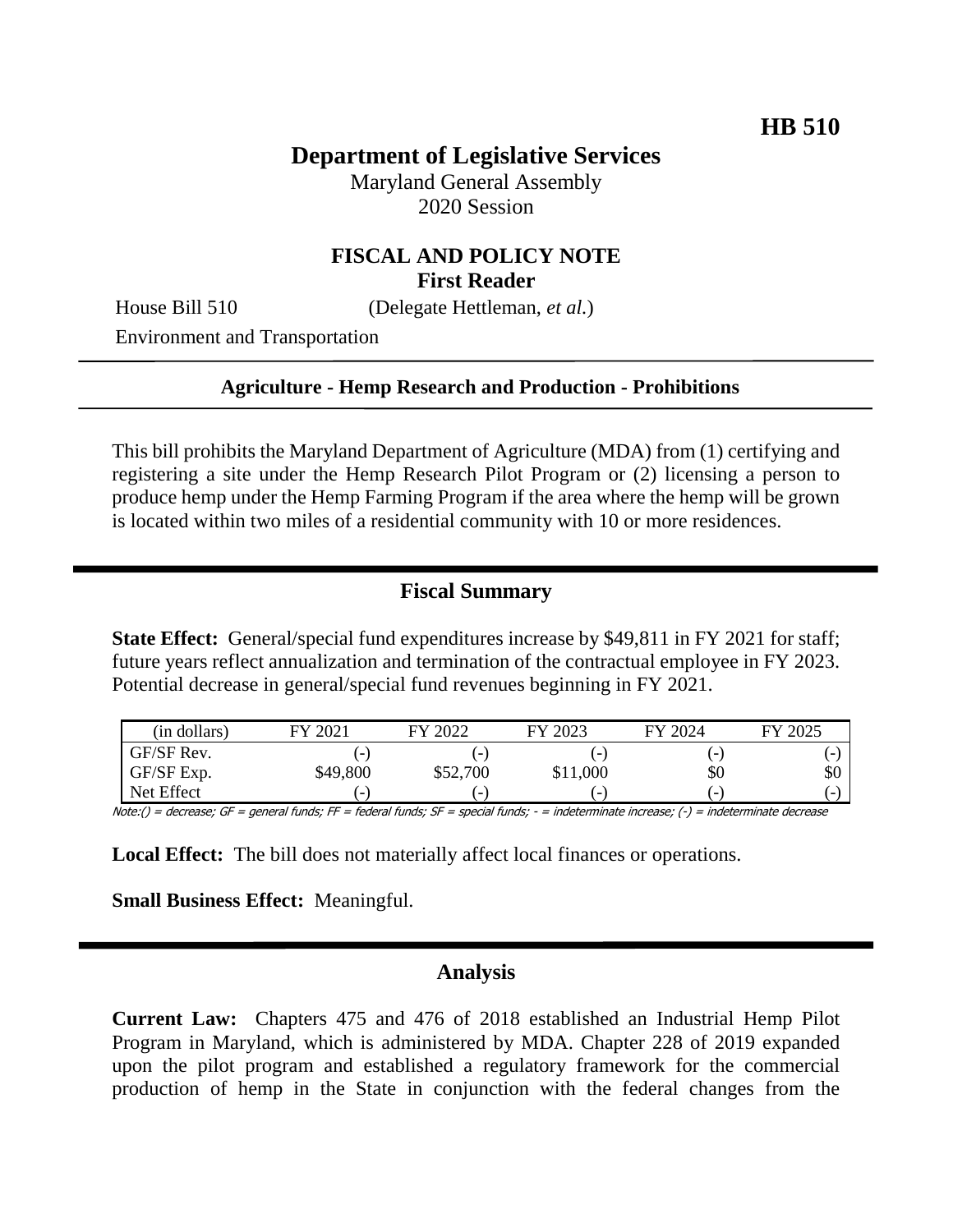2018 Farm Bill, which is discussed below. Chapter 228 also renamed the Industrial Hemp Pilot Program to the Hemp Research Pilot Program.

### *Hemp Research Pilot Program*

The stated purpose of the Hemp Research Pilot Program is to authorize and facilitate the research of industrial hemp and any aspect of growing, cultivating, harvesting, processing, manufacturing, transporting, marketing, or selling industrial hemp for agricultural, industrial, or commercial purposes.

MDA, or an institution of higher education that submits an application to MDA, may grow, cultivate, harvest, process, manufacture, transport, market, or sell industrial hemp under the program if the industrial hemp is grown or cultivated to further agricultural research or academic research purposes. To the extent necessary, MDA or an institution of higher education may contract with a person to grow or cultivate industrial hemp. MDA must certify and register a site that will be used to grow or cultivate industrial hemp and may charge a fee of up to \$250 to certify and register a site.

Among other requirements, regulations establish that a person who contracts with an institution to grow and cultivate industrial hemp in an outdoor field or an outdoor site must only grow hemp on land that is at least 1,000 feet from a school or public recreation area.

According to MDA, as of October 2019, there were 65 farms in the State that were producing hemp under the pilot program.

### *Hemp Farming Program*

The stated purpose of the Hemp Farming Program is to (1) promote the production of hemp in the State; (2) promote the commercial sale of hemp products in the State or outside the State; (3) facilitate the research of hemp and hemp products between institutions of higher education and the private sector; and (4) monitor and regulate the production of hemp in the State. A person may not produce hemp in the State unless the person is licensed by MDA or the Secretary of the U.S. Department of Agriculture (USDA). MDA, in consultation with the Governor and the Attorney General, must establish a plan to monitor and regulate the production of hemp in the State. MDA must submit the plan to the Secretary of USDA for approval. If the Secretary does not approve the plan, MDA must amend the plan and resubmit it.

Among other things, the plan must include (1) a practice to maintain relevant information for at least three years regarding the land on which hemp is produced, including a legal description of the land, (2) a procedure for testing the delta-9-tetrahydrocannabinol (THC) concentration levels of hemp produced in the State, as specified; and (3) a procedure for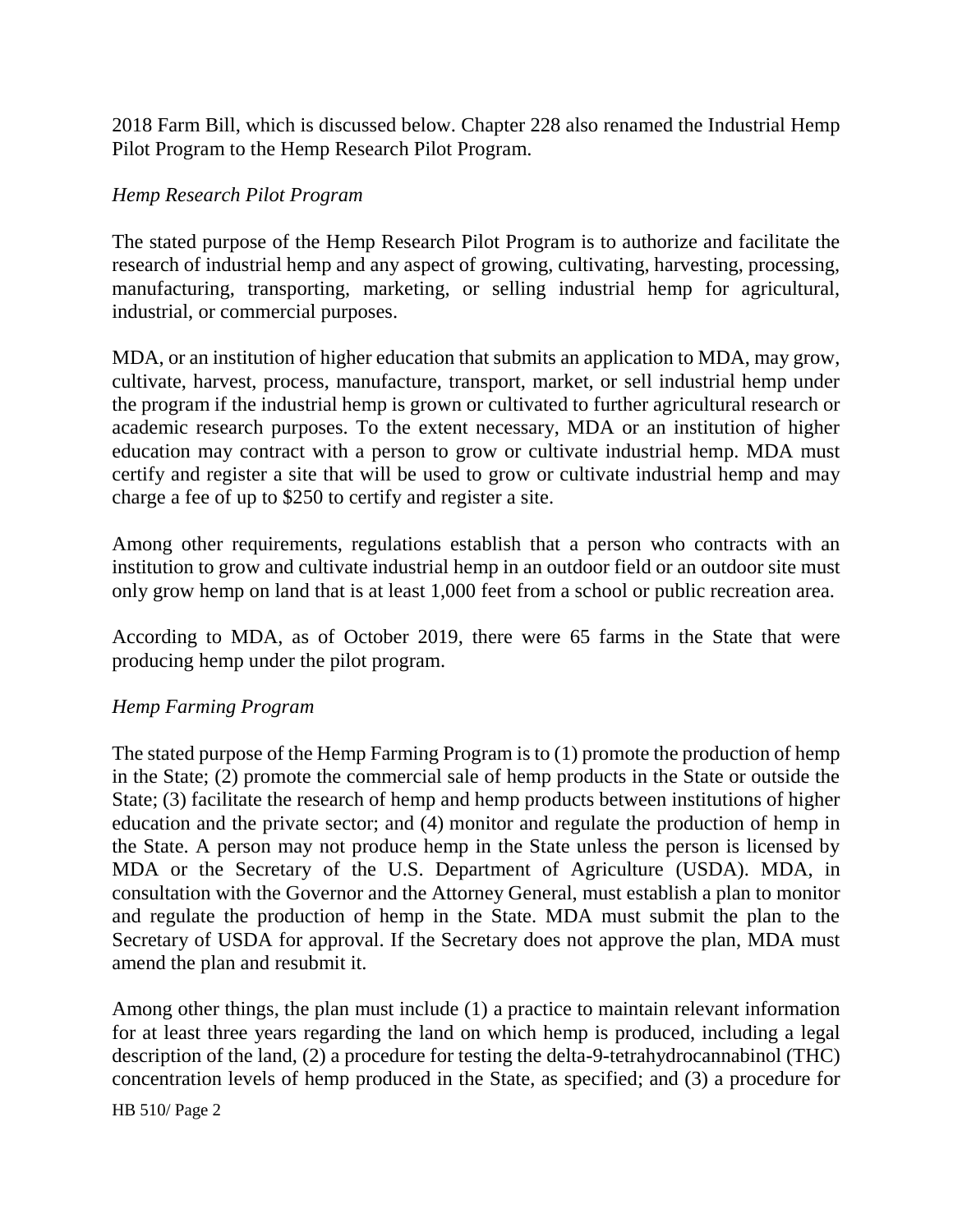conducting annual inspections that include, at minimum, a random sample of hemp producers to verify that hemp is being produced in accordance with the bill's requirements.

USDA issued its interim final rule for the establishment of commercial hemp growing that was authorized under the 2018 U.S. Farm Bill in November 2019. MDA is working on draft regulations to implement Chapter 228. Currently, the Hemp Farming Program is not operational, and MDA advises that it will continue to operate hemp activities in the State exclusively under the jurisdiction of the Hemp Research Pilot Program until State and federal regulations are finalized.

**Background:** Hemp can be used in the production of a variety of consumer goods, including paper products, textiles, nutritional supplements and medicines, construction, and livestock feed. While grown commercially in the United States until after World War II, hemp became regulated along with marijuana and its cultivation was prohibited. Hemp and marijuana are different varieties of the same species of plant, *Cannabis sativa*. The distinction between a hemp plant and a cannabis plant is important because the federal Agriculture Improvement Act of 2018 (2018 Farm Bill) alters certain federal authority relating to the production and marketing of hemp and removes hemp from the federal Controlled Substances Act. Under the 2018 Farm Bill, cannabis plants and derivatives that contain no more than 0.3% THC on a dry weight basis are no longer controlled substances under federal law. The 2018 Farm Bill directed USDA to develop a program to review and approve plans submitted by each state, territory, and Indian tribal agency outlining their production of hemp for commercial uses.

**State Revenues:** The bill establishes significant restrictions related to the siting of hemp farms under both the Hemp Research Pilot Program and the Hemp Farming Program. This may decrease the number of applicants and participants in those programs, which could result in a reduction in general/special fund revenues for MDA from associated fees. However, a reliable estimate of the magnitude of any such decrease cannot be determined at this time.

Current regulations establish a \$250 fee to certify/register each site used to grow or cultivate industrial hemp under the pilot program; these fees are deposited into the general fund. In addition, pursuant to Chapter 228, MDA is authorized to set reasonable fees for the issuance and renewal of licenses and other services provided by the department pursuant to the Hemp Farming Program once operational; all fees collected will be deposited into MDA's Hemp Farming Fund.

**State Expenditures:** MDA estimates that its expenditures increase by approximately \$165,000 in fiscal 2021 and by more than \$200,000 annually thereafter to hire 2.5 additional employees (1 full-time agronomist and 1 half-time agronomist to conduct inspections and 1 office secretary) to implement the bill's proximity restrictions. The

HB 510/ Page 3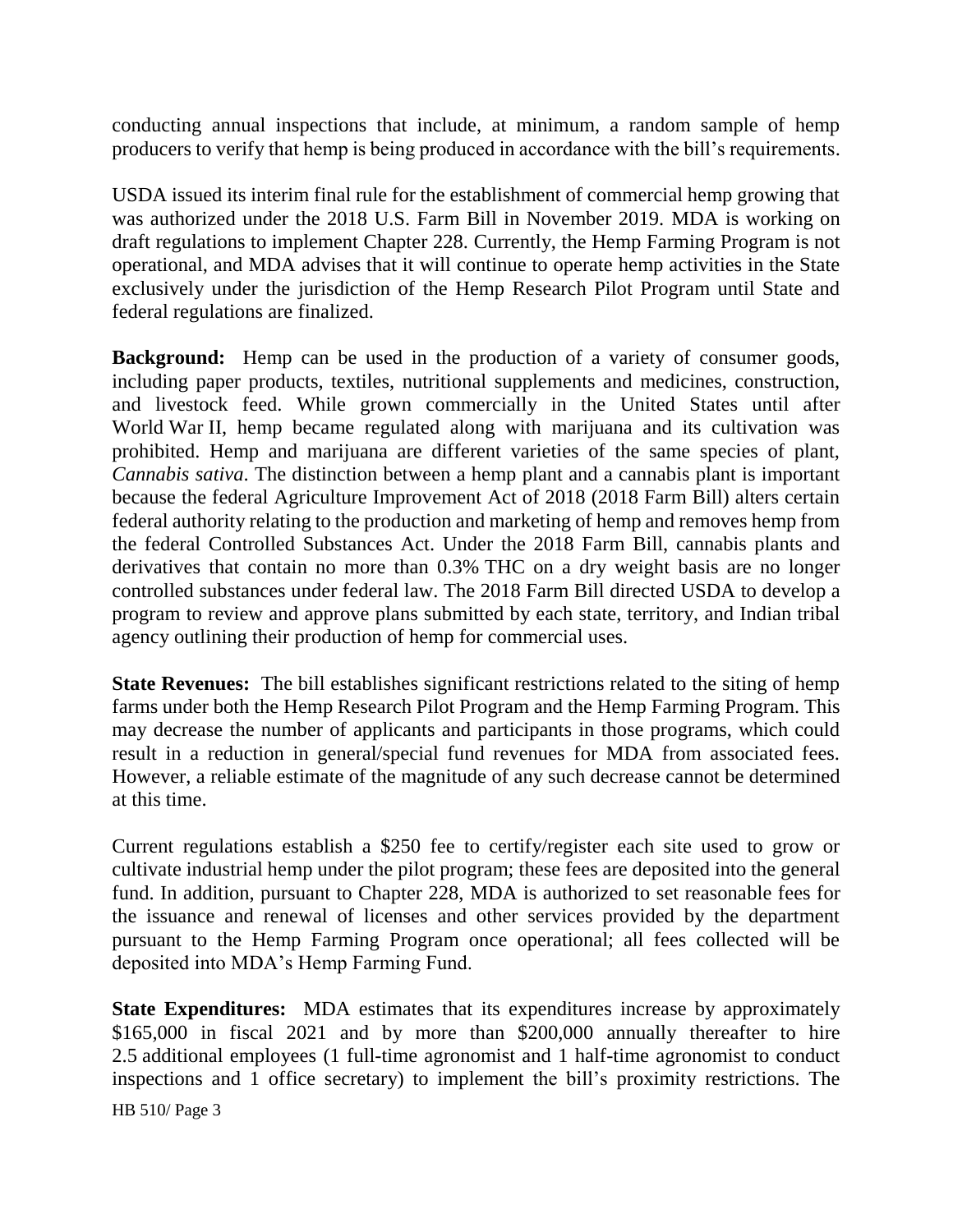Department of Legislative Services (DLS) disagrees, primarily because (1) current law already requires inspections under the Hemp Farming Program and (2) current regulations already have some proximity restrictions related to growing hemp, as noted above.

Therefore, DLS advises that general/special fund expenditures for MDA increase by \$49,811 in fiscal 2021, which accounts for the bill's October 1, 2020 effective date. This estimate reflects the cost of hiring one contractual agronomist to conduct site inspections as necessary to certify, register, and license hemp farms pursuant to the bill's restrictions. It includes a salary, fringe benefits, one-time start-up costs, and ongoing operating expenses, including travel. The information and assumptions used in calculating the estimate are stated below:

- although MDA is required to conduct inspections under the Hemp Farming Program, MDA must complete additional inspections during the initial application process as a result of the bill and may need to recertify sites already registered;
- 65 farms currently participate in the Hemp Research Pilot Program, but MDA likely receives additional applications once the Hemp Farming Program is operational pursuant to current law;
- MDA likely needs to recertify and register participants in the Hemp Research Pilot Program in light of the bill's changes; and
- MDA cannot fully implement the bill's requirements with existing budgeted staff*.*

| <b>Contractual Position</b>             |          |
|-----------------------------------------|----------|
| <b>Salary and Fringe Benefits</b>       | \$34,445 |
| <b>Operating Expenses</b>               | 15,366   |
| <b>Total FY 2021 State Expenditures</b> | \$49,811 |

Future year expenditures reflect a full salary with annual increases and employee turnover, ongoing operating expenses, and termination of the contractual employee in fiscal 2023 after the initial license and certification/registration period is completed. This estimate does not include any health insurance costs that could be incurred for specified contractual employees under the State's implementation of the federal Patient Protection and Affordable Care Act.

DLS notes that the fiscal and policy note for House Bill 1123 of 2019 (Chapter 228), which established the Hemp Farming Program, estimated that MDA needed 3.7 additional PINs to fully implement the State's hemp programs under that bill. MDA advises that the department has not yet received additional funding to implement Chapter 228 but that the Governor's proposed fiscal 2021 budget includes funding for two additional employees (one to handle registration/compliance and one to assist with testing). To the extent that